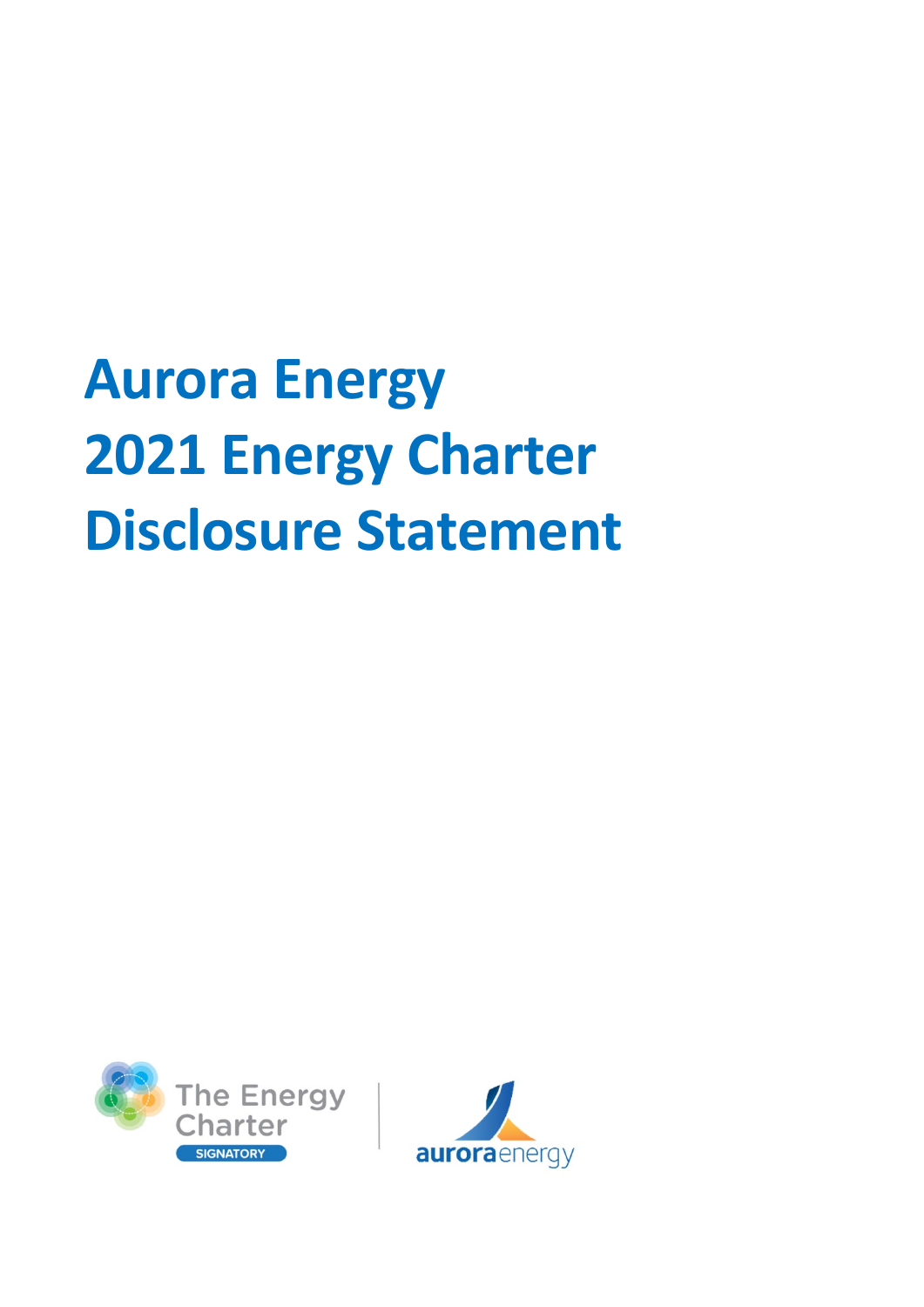# **Introduction from the Chair and CEO**

On behalf of the Aurora Energy (Aurora) Board and leadership team, we present our 2021 Energy Charter Disclosure, outlining the progress made against each of the Charter's five Principles. This Statement was developed using feedback from senior leaders and subject matter experts from across our business and has been endorsed by the Board and Chief Executive Officer.

This Statement also incorporates input from our stakeholders, who helped us complete our self-assessments against the Maturity Model and were engaged to provide their views on which of the Independent Accountability Panel's (IAP) 2020 recommendations should be a priority for our business. Based on this feedback, we note that we have established a project to further interrogate our debt data to improve our data science capabilities and translate these insights into actions for our customers. In 2020-21, we will also engage with the Australian Energy Regulator, and stakeholders more broadly, on the development of the Better Billing guideline. Our focus will be on providing insights on the billing experiences of our customers to inform the process. These projects will work to address Recommendations 1 and 10 of the IAP's 2020 Report.

We also congratulate our Energy Charter peers on the development of the *Customer Voice @ Board Level* resource and recently implemented a monthly *Customer Obsessed Board Report* to amplify the voices and experiences of our customers at the strategic level of our business. This aligns with Principle 1 and Recommendation 16 of the IAP Report.

In keeping with our commitments as a signatory to the Energy Charter, our strategic vision is *"Tasmanians' Energy Experience Reimagined"*. In 2020-21, we remained focused on this goal, embarking on a number of initiatives to meet the changing expectations of our customers and deliver a more tailored energy experience. We've invested in developing new capabilities to empower Tasmanians to control and manage their energy usage – this year delivering new features to aurora+ customers as part of an ongoing evolution of the product and pipeline of enhancements to ensure our offerings continue meet the needs of our customers.

2020-21 has also been a year of transition for Aurora. We continued with our internal operating model reset, which has seen the development of a new service delivery model capable of offering customers an end-to-end service. We also commenced the process of migrating customers to our new account management system, which will enable faster product development, deeper customer insights and improved our customer service capabilities. Critically, these significant changes have taken place alongside an expansive program to embed our Values, including *"Customer Obsessed: Our customers come first. They drive our decisions. We give them our all."* While we have come a long way in a short period, with these changes we have also had our challenges, and we recognise there is still more work to do.

Finally, we note that we remain ever mindful of the impacts the COVID-19 pandemic and will continue to support our customers through this uncertain and challenging period.

**Mary O'Kane, Chair Rebecca Kardos, Chief Executive Officer/ Managing Director**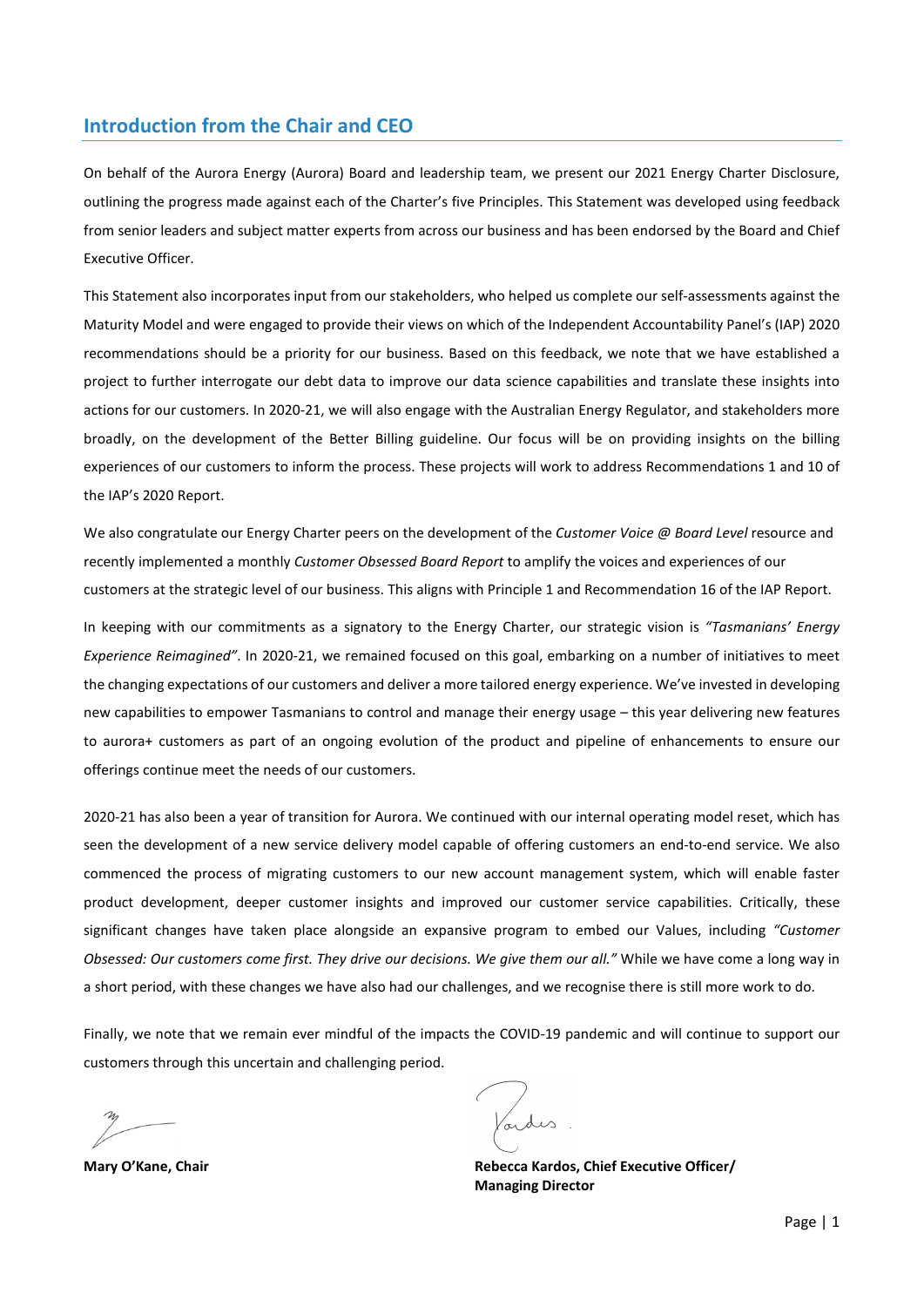### **Our customers and communities**

We provide electricity and gas retail services to residential, small and large businesses customers throughout mainland Tasmania. As at 30 June 2021, we provided electricity to just under 280,000 customers and around 4,800 gas customers. For electricity, residential customers comprised over 87 per cent of our customer base, with small and large business customers comprising 12 per cent and 1 per cent respectively. Our gas customers are predominantly residential.

#### Our community

Tasmania has a cool climate with a relatively small, regionally dispersed and ageing population that faces a number of socio-economic challenges. According to the 2016 Census, Tasmania had the lowest proportion of people living in the most advantaged areas of all the states and territories (in Australia), and the highest proportion of people living in the most disadvantaged areas.<sup>[1](#page-2-0)</sup> Tasmania is also the least digitally included of Australia's eight states and territories<sup>[2](#page-2-1)</sup> and continued to have the highest proportion of customers receiving an electricity concession of all National Energy Market jurisdictions<sup>[3](#page-2-2)</sup> (39 per cent of our residential customers received an electricity concession in 2020-21). These demographic features significantly influence the way our customers interact with our business, and contribute to energy affordability being a key concern for many Tasmanians.

#### Impacts of COVID-19

In many ways our State has been very fortunate, so far experiencing the second lowest number of COVID-19 cases and deaths in the nation and comparatively limited restrictions. However, Tasmanian's experience of the pandemic has been broad and varied with many – particularly those in already vulnerable circumstances, or reliant on the tourism, hospitality, arts and entertainment sectors – still heavily impacted by ongoing uncertainly, travel restrictions and lower than usual visitation to the state.

Moving into 2021-22, there have been some positive signs of recovery, with recent recruitment activity exceeding pre-COVID-19 levels<sup>[4](#page-2-3)</sup> and domestic visitation and visitor spending measuring above pre-pandemic levels in the first quarter of 2021[5](#page-2-4). Similarly, we have fewer customers on our hardship support program than we did last year and average customer debt levels are trending downward in 2021, and did not increase when the Federal Government's heightened support measures came to a close in March 2021.

While we remain optimistic about Tasmania's ongoing recovery, we also remain on alert as the pandemic continues to create uncertainty for our business, customers and community more broadly. Undoubtedly, there are still challenging times ahead and we remain committed to doing what we can to help, for however long it takes.

<span id="page-2-0"></span> <sup>1</sup> Australian Bureau of Statistics, Census of Population and Housing: Socio-Economic Indexes for Areas (SEIFA), Australia, 2016

<span id="page-2-1"></span><sup>&</sup>lt;sup>2</sup> RMIT and Swinburne University of Technology, Melbourne (for Telstra), Measuring Australia's Digital Divide: The Australian Digital Inclusion Index 2020

<span id="page-2-2"></span><sup>&</sup>lt;sup>3</sup> Australian Energy Regulator, Annual Retail Markets Report 2019-20, November 2020.<br><sup>4</sup> National Skills Commission, Labour Markets Vacancy Report, May 2021.

<span id="page-2-3"></span>

<span id="page-2-4"></span><sup>5</sup> Tourism Tasmania, Tasmanian Tourism Snapshot, March 2021.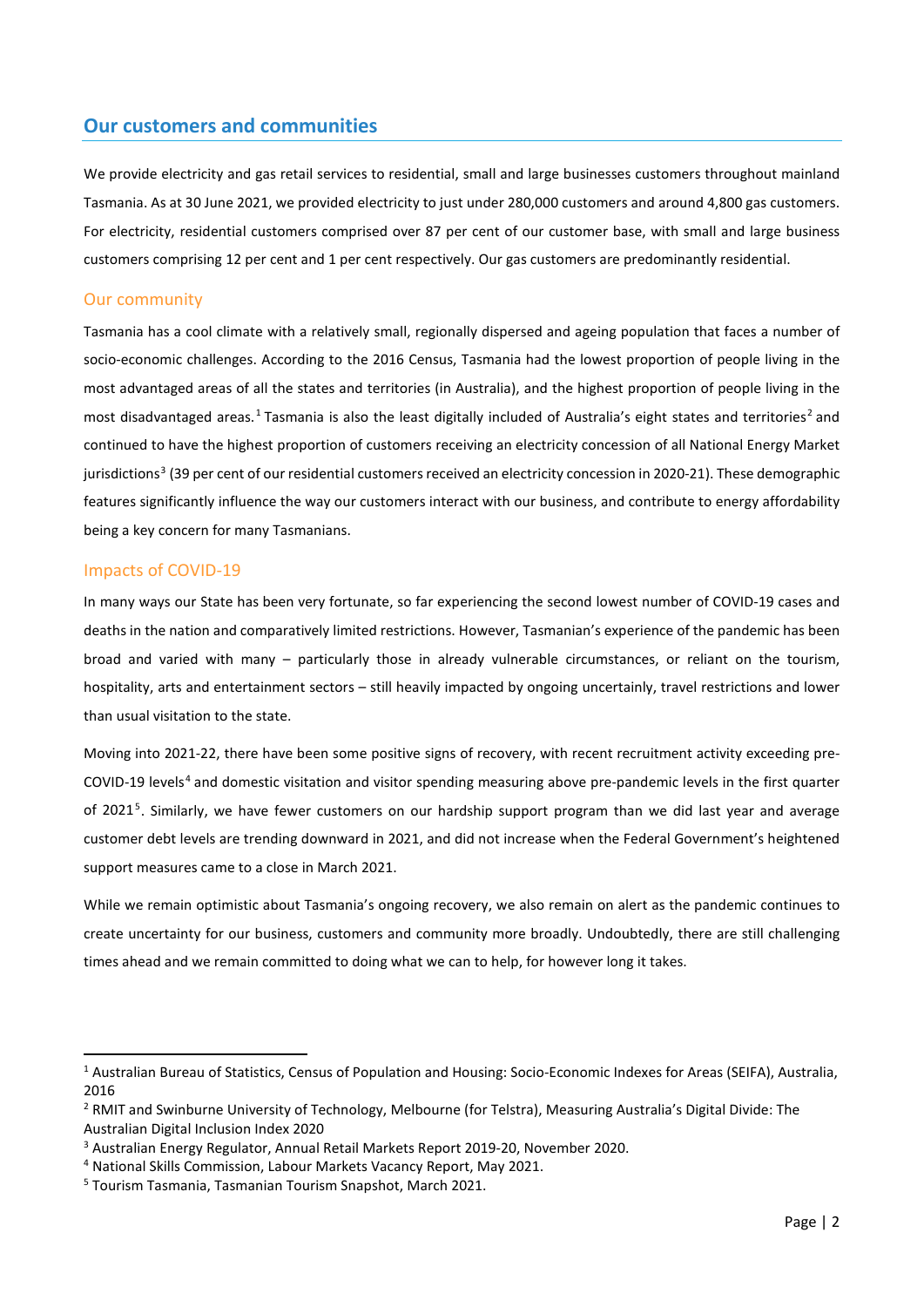# **2020-21 Highlights**

# **Case Study 1: Keeping customers connected through COVID-19**

In March 2020, we established new support measures and adapted our approach to managing our hardship program (YES) and collections processes in recognition of the impacts of the COVID-19 pandemic. This included establishing a \$5M COVID-19 Customer Support Fund, pausing disconnections and YES program removals.

Along with waiving interest, fees and charges, our COVID-19 Fund continues to be used to 'top up' customer accounts, where a customer's affordability is below their usage. Throughout 2020-21 this has ensured that customers impacted by the pandemic are not accruing extra debt while they are in contact with Aurora.

To encourage customers to remain engaged with the YES program, or make contact if they are not currently engaged, a trial payment support program commenced in March 2021. The program provides YES customers that are meeting their payment commitments at their quarterly review with a credit to the value of their next fortnightly instalment (up to \$200).

The program was developed as part of a broader "We can help" campaign highlighting the support available. Importantly, the campaign was timed to align with the end of the Federal Government's heightened COVID-19 support measures to assure Tasmanian customers that help is still available. Prior to this campaign, we also proactively called thousands of residential and business customers with significantly increased debt levels to offer support through our COVID-19 Customer Support Fund. SMS' offering assistance were also sent to customers with smaller levels of elevated debt.

Recognising that our customers often seek support from community organisations, the campaign was developed utilising feedback provided by members of Aurora's Community Consultation Forum and key business and industry stakeholders. This feedback led to the development of a new online Community Information Hub providing a 'one stop shop' for customer resources and a series of information sessions with key community service providers to ensure that their frontline staff are empowered to have informed conversations on addressing energy debt and how to access the support available.

Further detail on the outcomes associated with this activity can be found under Principle 5 on page 10.

We also note that above activity aligns with Recommendations 1 and 11 from the IAP's 2020 report.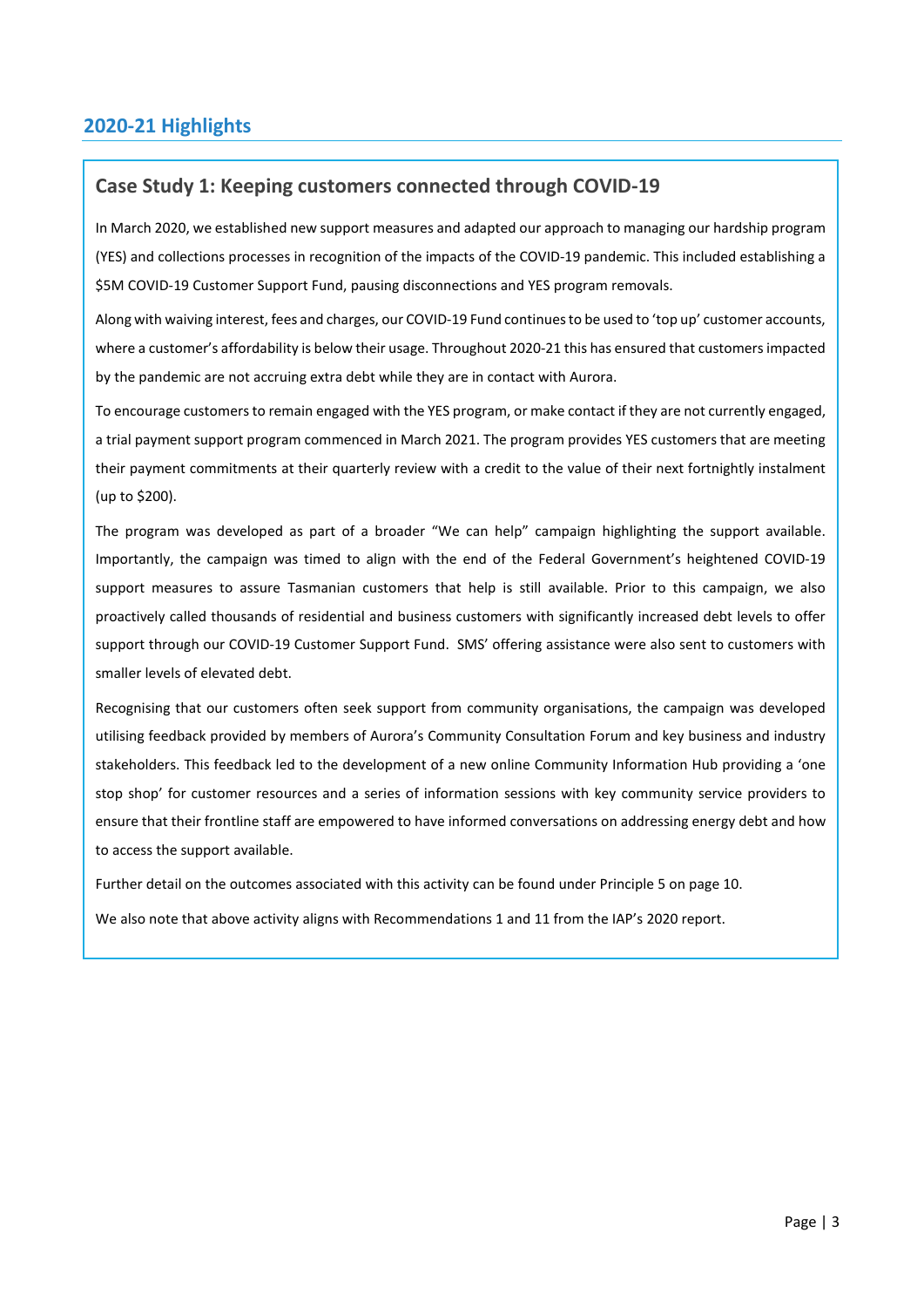#### **Case study 2: New partnership transforms the metering experience**

In June 2021, we announced a long-term partnership with electricity metering service provider, TasMetering, to deliver advanced metering services to our residential and small business customers.

Advanced meters are the next generation of electricity meters and offer many more benefits than older style basic meters, including remote reads to prevent estimated bills. Importantly, advanced meters also facilitate the development of modern products that empower customers to better control their energy usage and lower their energy costs. Recognising these benefits, the Tasmanian Government has committed to accelerate the roll out of advanced meters to all Tasmanians by 2026 and Aurora's partnership with TasMetering is a critical part of achieving this goal.

For our customers, the partnership sets a new benchmark for customer experience, with advanced digital tools that enable customers to track and give feedback on their meter installation. For example, customers now know who their technician will be, can track when they will be arriving in real time (similar to Uber's customer experience) and are sent a photo of the installation once complete.

Further detail on the outcomes associated with this activity can be found under Principle 3 on page 8.

#### **Case study 3: Evolving aurora+ to meet customer needs**

aurora+ is our digital energy management product, which leverages advanced meter data to offer customers visibility of their daily energy consumption in dollar terms, empowering them to make more informed energy choices and better manage their energy use. In 2020-21, based on customer feedback, the aurora+ product suite was expanded to provide tailored features for a range of customer segments, including small-to-medium sized business.

The need for a digital product to support small-to-medium sized business (SMB) customers was identified after a range of customer interviews and a series of workshops. The features of aurora+ business were specifically developed to address these findings and include – a 'Predict-a-Bill' feature to help businesses forecast their next bill, usage graphs to provide insights into energy consumption, visibility of upcoming bills and when payments are due, plus convenient in-app payment options.

Aurora also received feedback that some customers don't enjoy the aurora+ 'pre-pay' experience, in particularly receiving notifications about topping up their account before it reaches a zero dollar balance. Based on this feedback, a new 'post-pay' experience has been developed, so that customers can choose to get notifications only when a bill is issued and there is an amount owing, two days prior to the due date if they haven't yet paid their bill and when a bill is overdue. This option also allows customers to predict their next bill amount to help with budgeting. Importantly, customers can change experiences whenever they want by using the settings on their app.

Further detail on the outcomes associated with this activity can be found under Principles 2, 4 and 5 on pages 7, 9 and 10.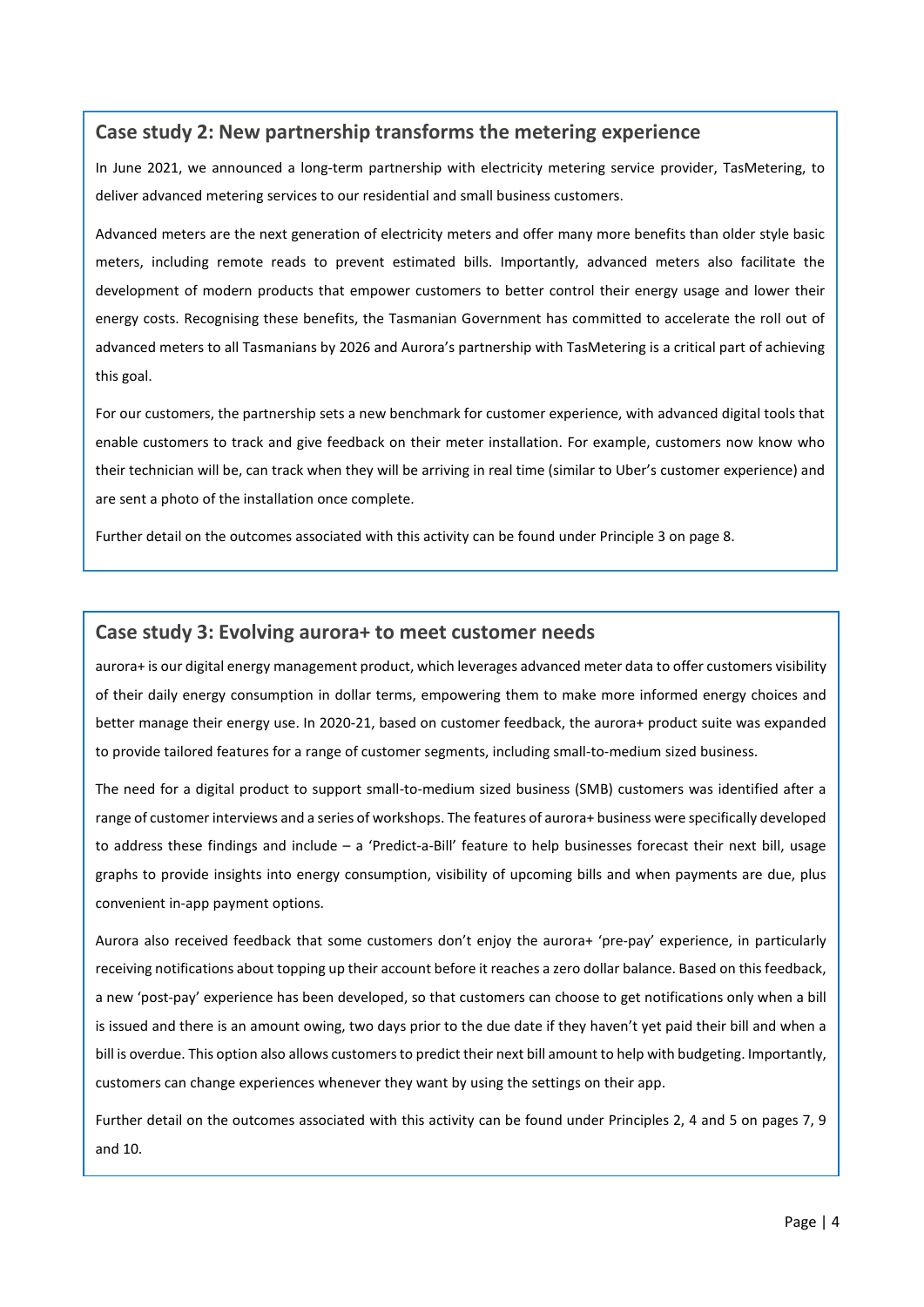# **Customer performance measures**

Following on from our 2019 and 2020 Disclosure statements, we have included the below metrics to assist in providing a consistent view of customer outcomes over time. These metrics are provided in addition to the more project- and program-specific customer outcomes included against each Principle on pages 6 to 10.

|                    | <b>Metric</b>                                   | 2020-21 | 2019-20     | 2018-19    |
|--------------------|-------------------------------------------------|---------|-------------|------------|
| <b>Principle 1</b> | Net Promoter Score (NPS)                        | $+43.5$ | $+52$       | $+48$      |
|                    | Employee engagement                             | 80%     | 55%         | 42%        |
|                    | Employee customer service focus <sup>6</sup>    | NA%     | 50%         | 31%        |
| <b>Principle 2</b> | Bill Shock Score <sup>7</sup>                   | 21%     | N/A         | N/A        |
|                    | Customer Value Indicator (CVI)                  | 24      | 22.7        | N/A        |
| <b>Principle 3</b> | Safety incidents (Medically treated injuries)   | 3       | 0           | 1          |
|                    | Disconnections (for non-payment)                | 0       | 489 (0.17%) | 632 (0.2%) |
|                    | Metering installation timeframe non-compliances | 12      | 0           | 2          |
| <b>Principle 4</b> | Complaint frequency rate (per 100 customers)    | 0.29%   | 0.37%       | 0.61%      |
|                    | Ombudsman referrals                             | 1.35%   | 0.77%       | 0.51%      |
| <b>Principle 5</b> | No. YES Program (hardship) customers            | 4,544   | 5,191       | 4,090      |
|                    | No. YES completions                             | 921     | 555         | 563        |

#### Performance Commentary

- The CVI measure relates to customer effort, or how 'easy' the customer experience is. Improvements in this score correspond with a decrease in 'high effort' responses from our customers, suggesting that overall we're making things easier for them.
- Our target for medically treated injuries is zero. The three safety incidents recorded resulted in minor injuries with no consistent trends to the causal factors identified. Further mitigations are now in place to reduce the risk of future incidents.
- Metering non-compliances increased, however, these delays remain rare, relating to only 0.03 per cent of total installations. We are working with our partners to bring non-compliances in this area back to our target of zero.
- Elevated YES program completion rates and lower program numbers reflect a combination of heightened support through 2020-21 and the carryover of customers that completed the program in 2019-20, but were not removed until 2021 as a precautionary COVID-19 response measure.
- The total number of complaints raised decreased, in part, due to our COVID-19 response measures and the increased prevalence of advanced meters and products reducing bill shock. Whilst there was not a significant change in the number of complaints escalated to the Ombudsman in 2020-21, the lower number of total (internal) complaints raised saw this figure increase as a total portion of complaints.

<span id="page-5-1"></span><span id="page-5-0"></span> <sup>6</sup> A Culture Survey was not undertaken during the Disclosure period. The assessment will be undertaken in 2021-22. <sup>7</sup>Measurement of this metric commenced in 2020-21 and refers to the percentage of customers surveyed that reported experiencing 'Bill Shock' in relation to receiving their energy account.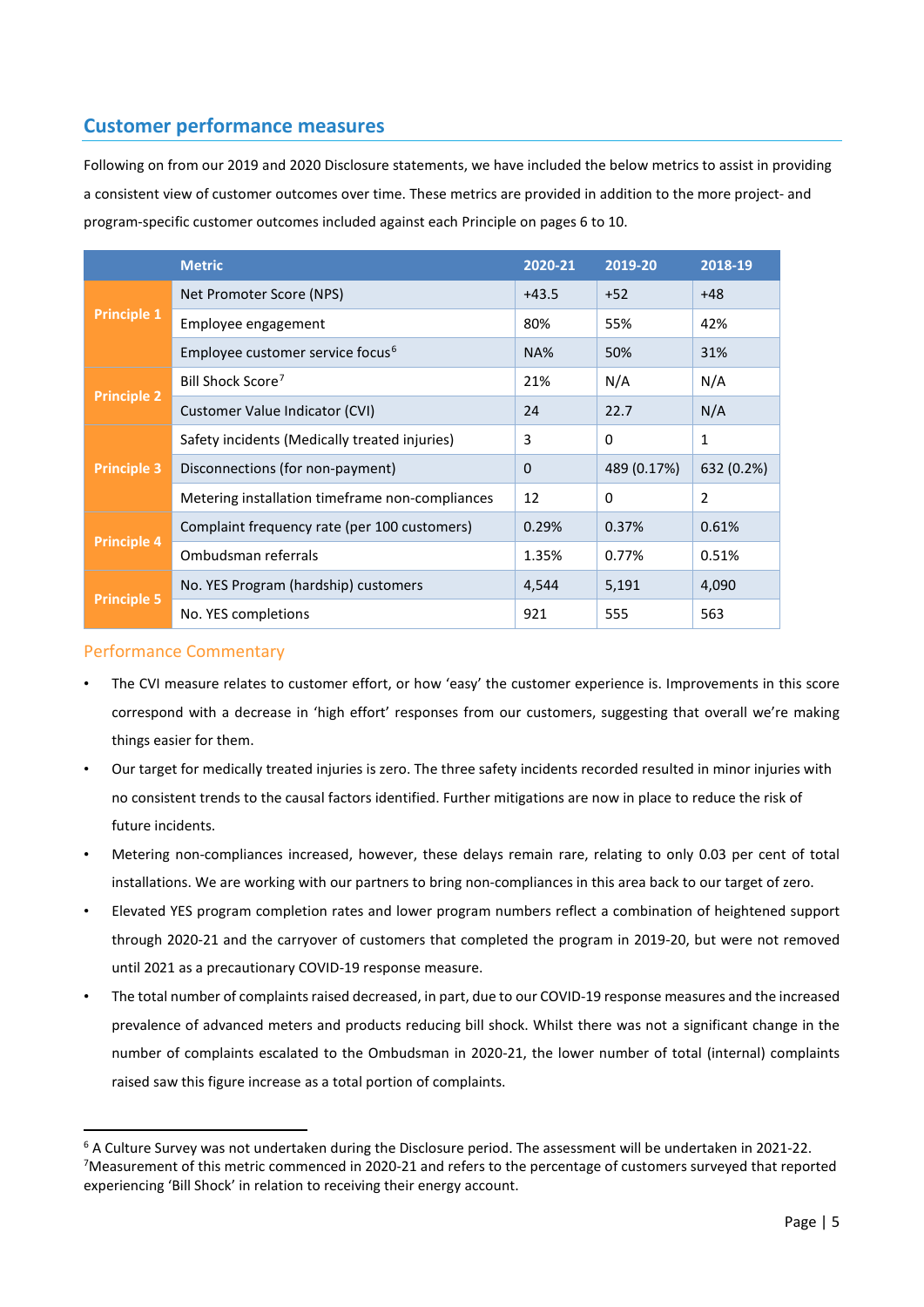# **We will put customers at the centre of everything we do and the energy system**

#### Our progress in 2020-21

- In 2020-21 we trialled a new service delivery model, which saw the development of a multi-skilled team capable of offering customers an end-to-end service. The model was tested within a single team, with members trained on providing benefit-led customer conversations, including using data to look for the root-cause of contact and interpersonal skills development to assist with deeper conversations around customer needs.
- Recognising that employee values and mindsets are critical to delivering customer outcomes, a significant program of work has taken place to embed our values, including 'Customer Obsessed'. This included all staff events, 'Talking values' and team canvas sessions with non-customer facing teams on what 'Customer Obsessed' means for them. We also committed to building our internal leadership capability to inspire and support our workforce to embody our values. Initiatives have so far included leadership workshops and the development of a new leadership competency framework and development program. We note that this activity aligns with Recommendation 8 of the IAP's 2020 Report.
- We routinely engage with consumer representatives to better understand and respond to the needs of our customers, including our Community Consultation Forum. However, we acknowledge that while we did engage with organisations representing the Tasmanian business-sector regularly throughout 2020-21, we do not yet have a formal mechanism to support consistent and regular engagement.

#### Outcomes delivered

- Our December 2020 staff Engagement Survey showed that 97 per cent of staff have a strong understanding of what the company values mean, and 95 per cent feel there is an expectation on them to demonstrate these values.
- The NPS of the multi-skilled team measured above the average of existing operational teams for the majority of the trial. The new team also delivered improvements in response times for web and email enquiries and logged over 80 per cent of calls as 'one call resolutions' by the end of the trial. However, high call volumes resulting from other activities, including our transition to a new account management system, resulted in long call wait times and a poor customer experience at times. We have adjusted our resourcing levels to address this.

#### Our aspirations for continuous improvement

Although we made progress against this Principle and consider ourselves to be **Evolved** in some areas, much of our focus through 2020-21 was on internal initiatives. As such, we have assessed ourselves as remaining at the **Emerging** level of maturity. We aim to be **Empowered** by 2023 and will progress the below activities in 2021-22 to achieve this:

- Co-create a 'Business Network' with organisations representing Tasmanian business and industry. We note that this activity aligns with Recommendation 9 of the IAP's 2020 Report.
- Implement our new service model across all 'front-line' teams, underpinned by values-led training and leadership development programs.
- Encourage our customers to engage with energy to their benefit, by undertaking a project to further understand the drivers, barriers and motivations behind engagement with the broader energy ecosystem.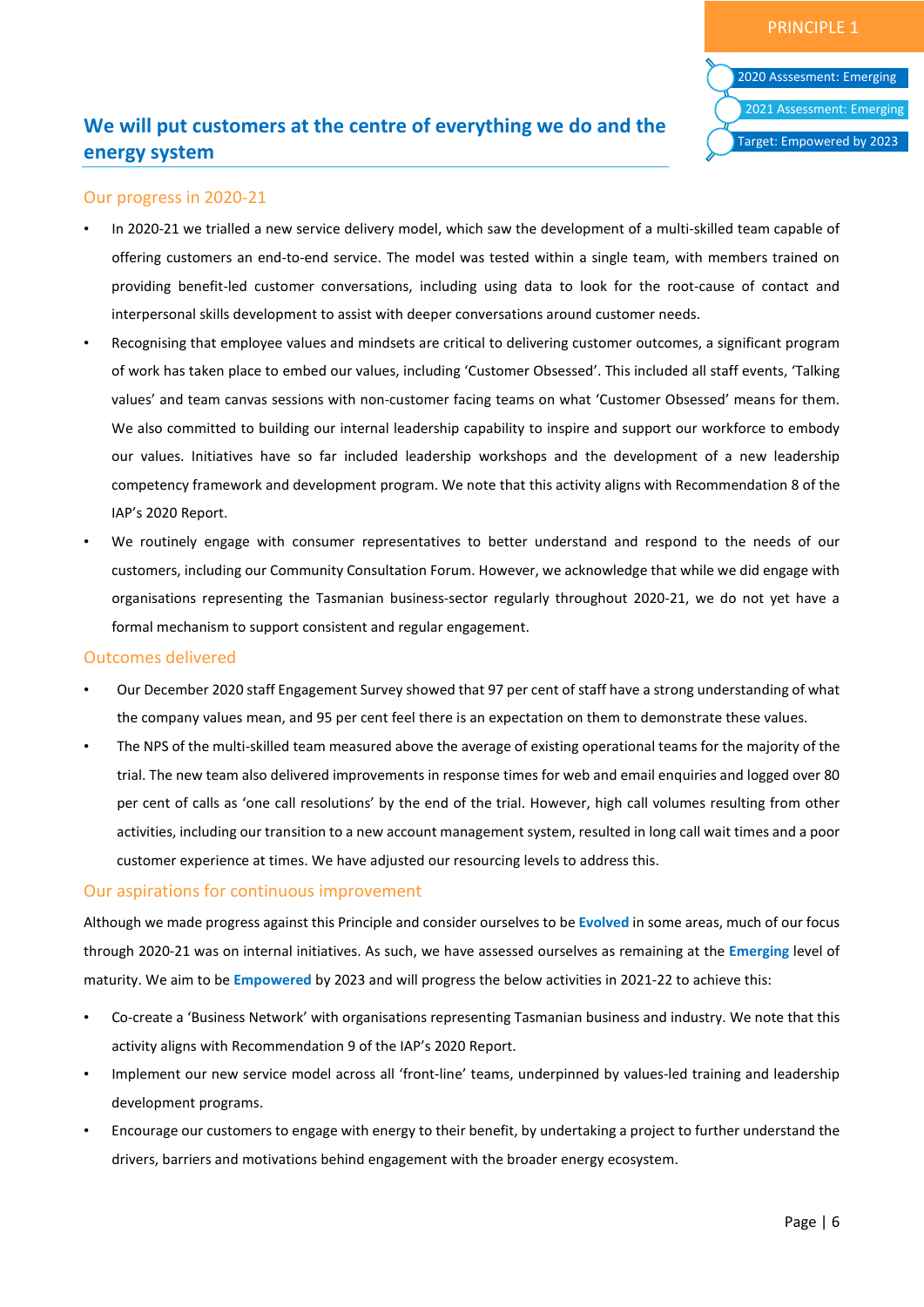

# **We will improve energy affordability for customers**

#### Our progress in 2020-21

- Throughout 2020-21 we continued to roll out aurora+ and Tariff 93 (Peak and Off-Peak) customers who would benefit from being able to better manage their energy on a Peak and Off-Peak plan. This has included proactively completing tariff comparisons, offering meter exchanges and aurora+ to all customers participating in our Your Energy Support (YES) hardship program.
- Since August 2020, we have also proactively contacted around 10,000 customers eligible for a free tariff change, where we assessed they would have been better off on a Peak and Off-Peak plan for the past 12 months. Where possible, we let these customers know exactly how much they would have saved to give them greater confidence to switch plans. We also continued to promote online tools, such as our Right Plan calculator, which asks customers simple lifestyle questions to help them identify which energy plan is likely to be most affordable. We note that the above activities address Recommendation 2 of the IAP's 2020 Report.
- Historically there has been a cross subsidy between regulated business and residential tariffs. With a substantial reduction in wholesale energy prices leading to significant price decreases in 2021-22, we have taken the opportunity to work with the Tasmanian Economic Regulator to address this imbalance.

#### Outcomes delivered

- Approximately 14 per cent of our customers chose to manage their energy costs and take advantage of cheaper off peak prices by switching to Tariff 93 in 2020-21, compared to six per cent 2019-20. This includes around 500 customers who opted for a free switch when we advised they would have been better off, based on their previous energy use.
- More than 30,000 customers now have visibility of their daily energy consumption in dollar terms through aurora+, empowering them to better manage their energy use by taking advantage of off-peak pricing.
- Regulated small business customers now have more cost-reflective pricing, with an 11 per cent price decrease delivered to small business customers in 2021-22, following the Regulator's June decision.

#### Our aspirations for improvement

We have assessed ourselves as **Emerging** for this Principle and aim to transition to **Empowered** by 2022. In 2021-22, activities that we will progress to achieve this include:

- Continuing our strategy to deliver a sustainable and efficient underlying operating cost base in 2022-23. This will work to improve affordability in the future, either by putting downward pressure on regulated prices, or by increasing Aurora's dividends, which are ultimately returned to Tasmanians via the Tasmanian Government.
- Continuing to proactively roll out aurora+ and/or the Peak and Off-Peak plan to customers who would benefit from being able to better manage their energy using these options, and deliver deeper insights via product enhancements.
- We have heard feedback around the aurora+ Product Service Fee and are looking at options for how we can ensure it is taken up by more of our customers. This is a consideration in our submission to the upcoming Price Determination with Tasmania's Independent Economic Regulator.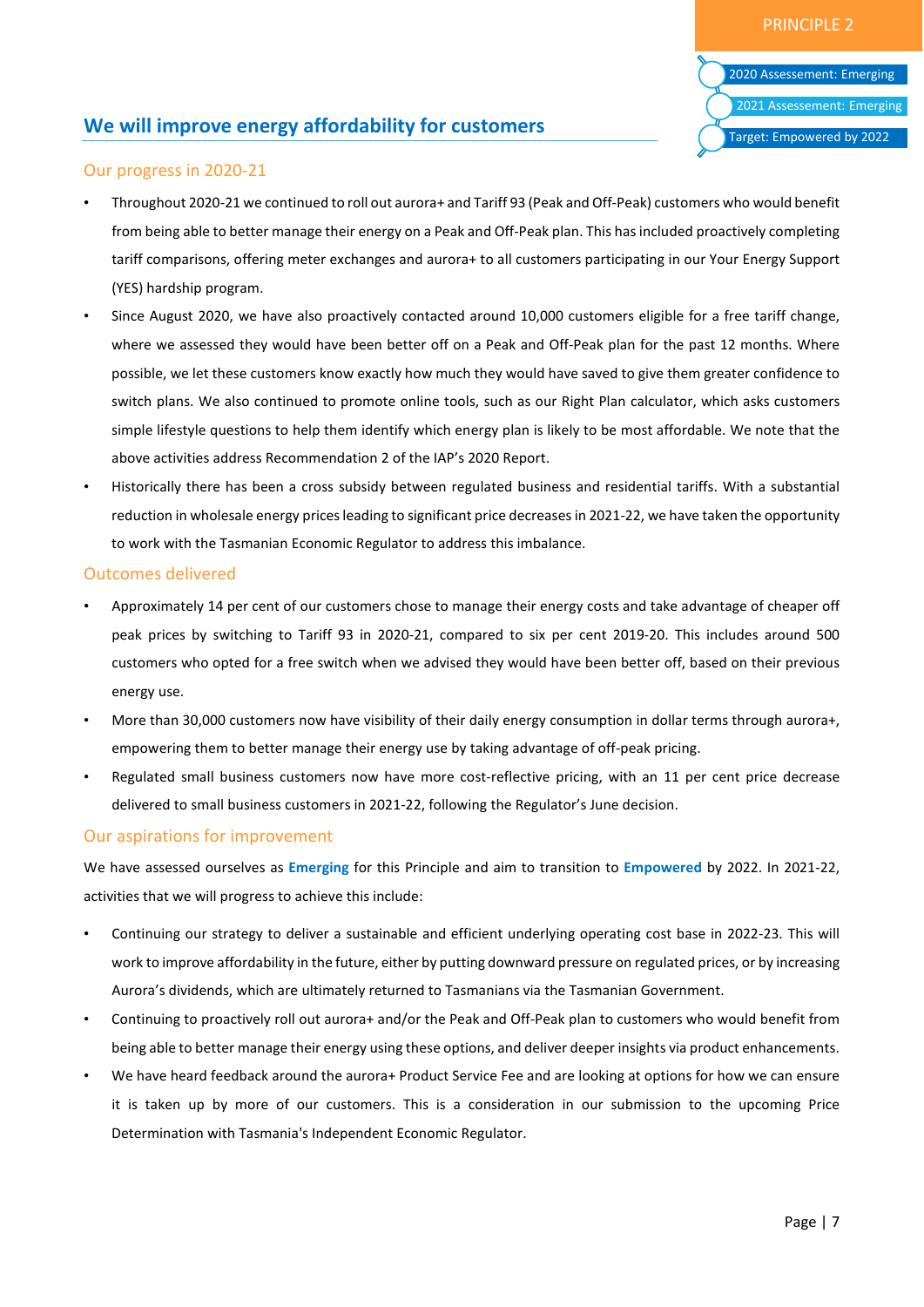# **We will provide energy safely, sustainably and reliably**

# 2020 Assessment: Emerging 2021 Assessment: Evolved Target: 2022 Empowered

#### Our progress in 2020-21

Aurora is independent from the generators it purchases energy from and does not own any physical assets. In this context, our focus for this Principle remains primarily on the safety of our customers on life support, the safety of our people and ensuring that our metering coordinator has comprehensive safety management systems in place.

- In September 2020, building on the learnings from the remote working arrangements initially set up in response to the COVID-19 pandemic, the 'Aurora Ways of Working' initiative was launched. A key element being the option for employees to work from home on a regular and ongoing basis, where appropriate for their role.
- In our 2018-19 Disclosure statement we noted that the highest percentage of complaints we received were related to billing issues associated with access difficulties and estimated reads. Over the past two years we have worked to address this through our advanced meter roll out program, installing over 42,000 advanced meters across 2020- 2021.
- Throughout 2020-21, we have also taken a number of steps towards establishing new partnerships which will empower our customers to live more sustainably and take-up clean energy technologies.

#### Outcomes delivered

- Aurora has seen a significant correlation between its ongoing focus on employee wellbeing, including introducing flexible ways of working, and strong results across both its culture and engagement measures. Aurora's overall engagement score was measured at 80 per cent in March 2021, an increase of 44 per cent, when compared to the base line measure recorded in October 2019.
- The number of complaints related to estimated reads has reduced from 18.3 per cent in 2019-20 to 9.1 per cent in 2020-21. Complaints related to metering reduced by 41 per cent in 2020-21, compared to the previous year. Customer outcomes relevant to metering are also included in our customer performance measures and in Case Study 2.

#### Our aspirations for improvement

We have assessed ourselves as **Evolved** for this measure and aim to transition to **Empowered** by 2023. In 2021-22, we will proactively explore opportunities to expand our offerings beyond our core business of electricity and gas retail, with a strong focus on providing thought leadership in the area of sustainability. This will include:

- Providing \$245K in funding over 3 years, as well as mentoring support to local entrepreneurs, start-up and micro businesses that are solving problems relevant to Tasmanians, to encourage the development of a more prosperous and sustainable Tasmania.
- Launching new partnerships that offer our customers funding solutions to help them make improvements to their homes and move around more sustainably.
- Working with our metering partners on the safe and timely roll out of advanced meters to all Tasmanians by 2026, in line with the commitment of the Tasmanian Government.
- Identify options to reduce Aurora and our customer's environmental impact, which complements the State's ambitious target to increase Tasmania's renewable generation capacity to 200 per cent of current needs by 2040.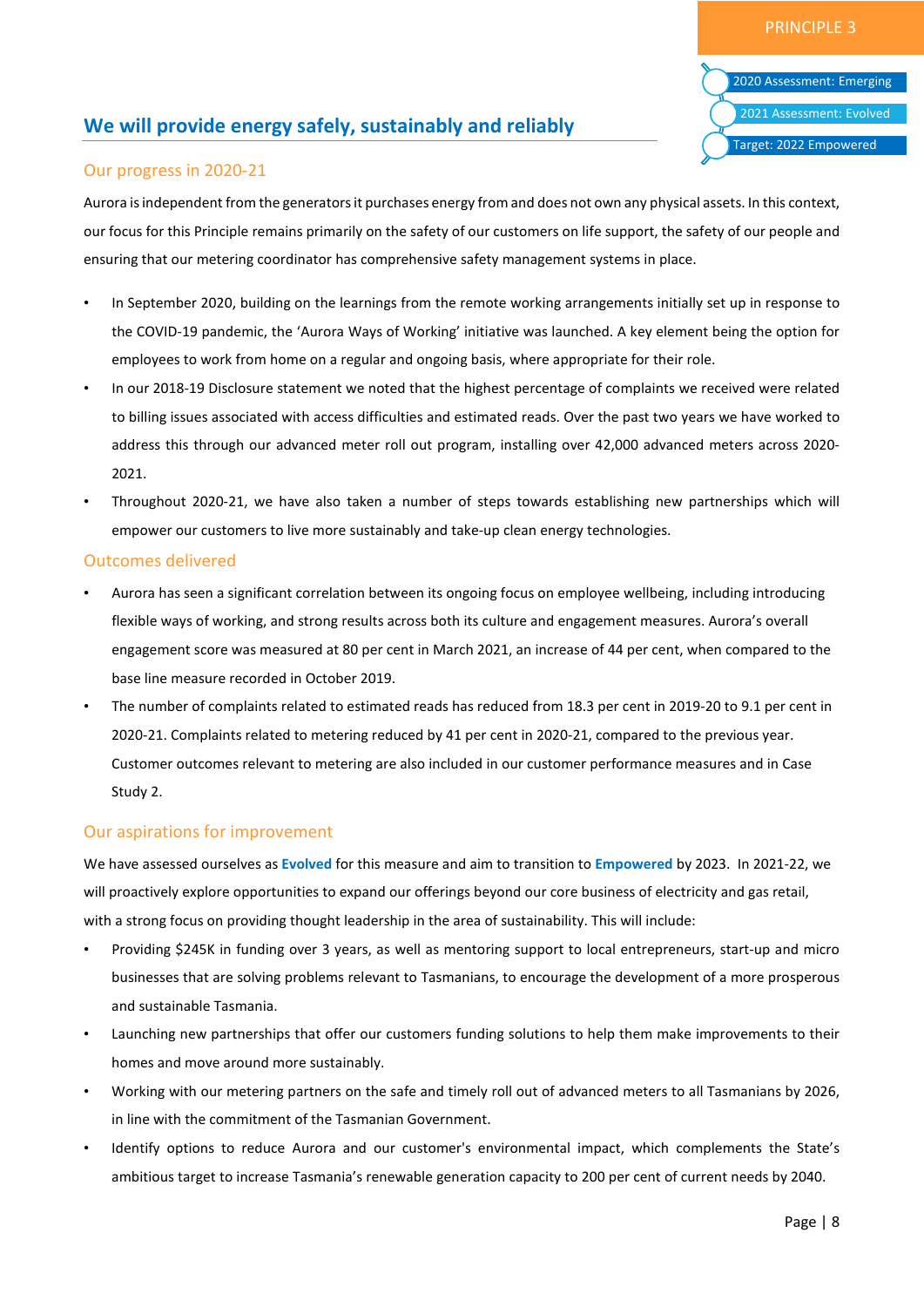# **We will improve the customer experience**

#### Our progress in 2020-21

• In addition to the new aurora+ customer experiences detailed in Case study 3, we also developed new features for customers that enter into payment extensions and payment plans. This means that in 2021-22 aurora+ customers will be able to request and be granted a payment extension via the app, giving them certainty on their new payment dates and avoiding the need to call, or apply via our website. For these customers, the aurora+ in-app experience will now align with their payment plan arrangements, meaning they are visually prompted for upcoming or missed payments, and informed of payments made in advance to assist with budgeting. Previously, customers who didn't top-up their account regularly may have missed the fact they have an outstanding payment due.

#### Outcomes delivered

Further to the activities described in Case Studies 2 and 3:

- aurora+ customers are half as likely to experience Bill Shock as quarterly billed customers, due to increased visibility of their usage and ability to make regular payments<sup>[8](#page-9-0)</sup>.
- When the new metering experience was trialled end-to-end with a group of 1,000 customers, customer satisfaction was measured at 94 per cent, with a range of verbatim comments indicating that the timely communication was key to the positive experience. Customer satisfaction increased to 97 per cent in May and 95 per cent in June 2021.

#### Our aspirations for improvement

We have assessed ourselves as **Evolved** for this measure and aim to transition to **Empowered** by 2022. In 2021-22, activities that we will progress to achieve this include:

- Completing a segmented audit of customer experience across all of our customer interactions to understand where we are, and are not, meeting customer expectations. This will see the development of a prioritised road map of key actions to improve the experience of our customers, with implementation in to start in 2022.
- Expanding the aurora+ product to provide customers with itemised, appliance-level energy consumption insights to better educate them on their household energy patterns and each appliance's cost impact, without the need for intrusive in-home monitoring hardware.
- Delivering the new aurora+ payment plan experience (described above).

<span id="page-9-0"></span> <sup>8</sup> Aurora Energy, Brand Health tracking report, April 2021